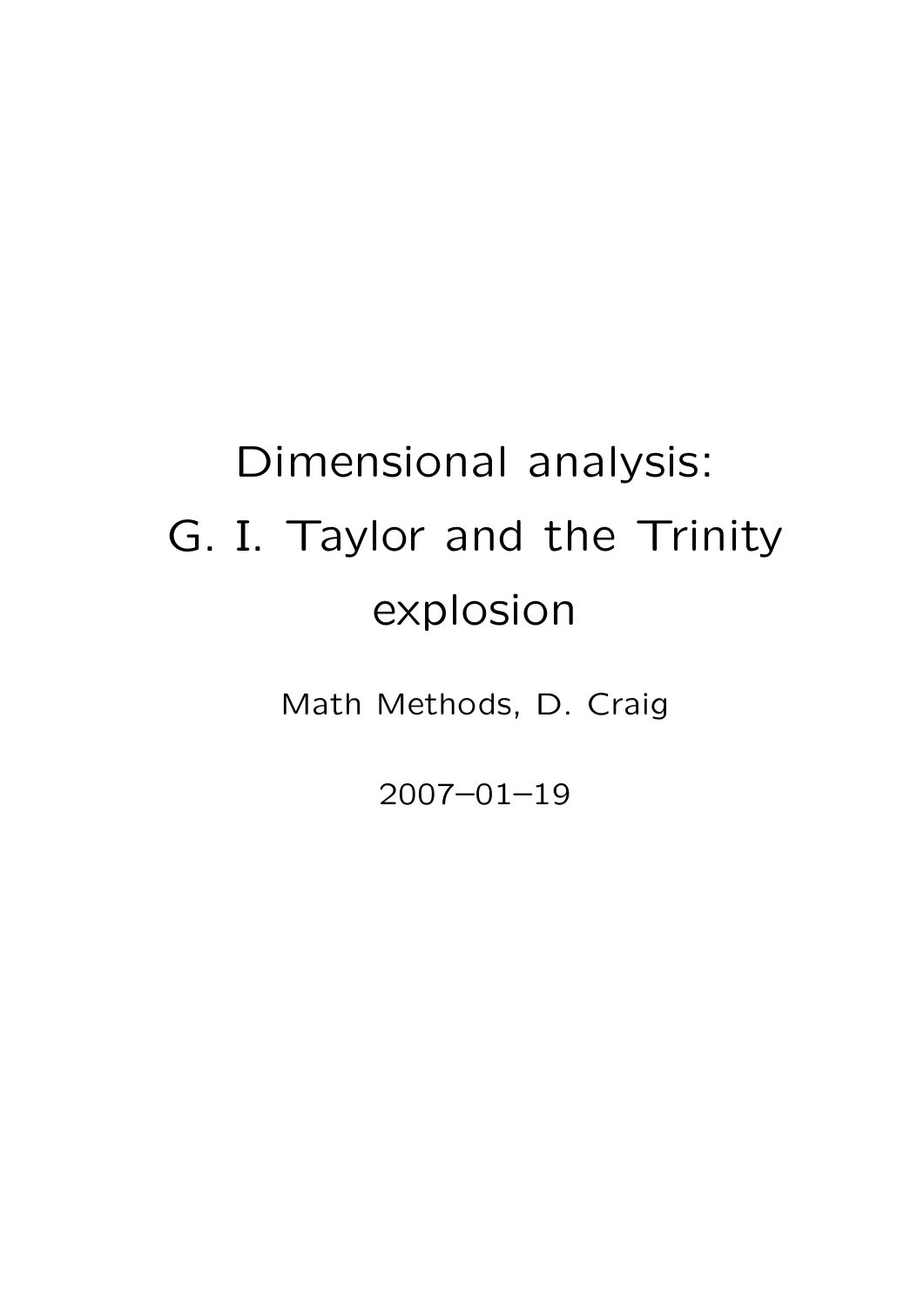During World War II, the British government cooperated with the US on the development of the atomic bomb in the Manhattan project.

G. I. Taylor, a British fluid dynamicist, was asked by his government to study mechanical ways of measuring the bomb's yield (energy output).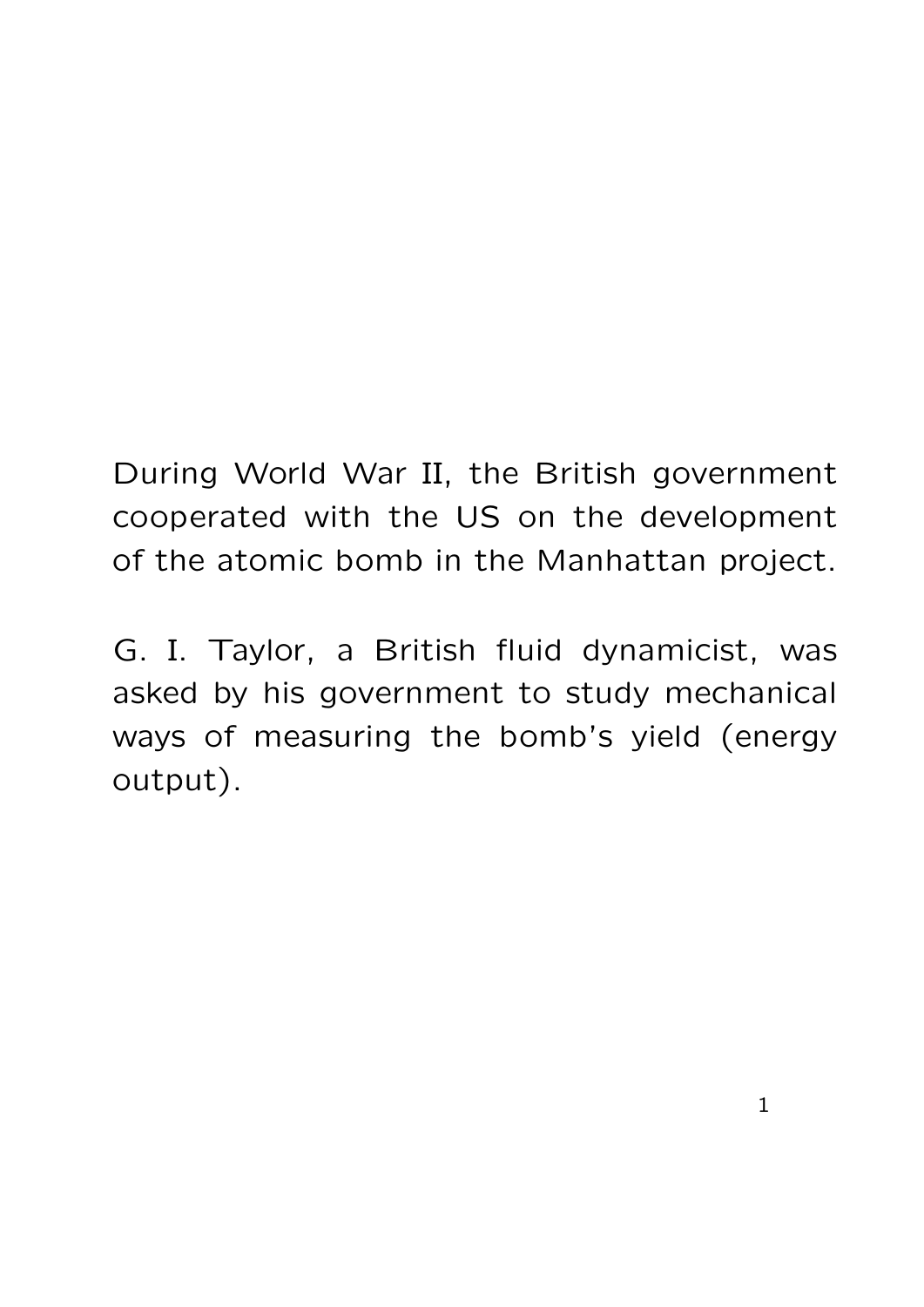Taylor was not directly involved in the bomb's development, and for security reasons worked independent of the US project.

He knew that the energy would be released from a small volume, and would produce a very strong shock wave that would expand in approximately a spherical shape.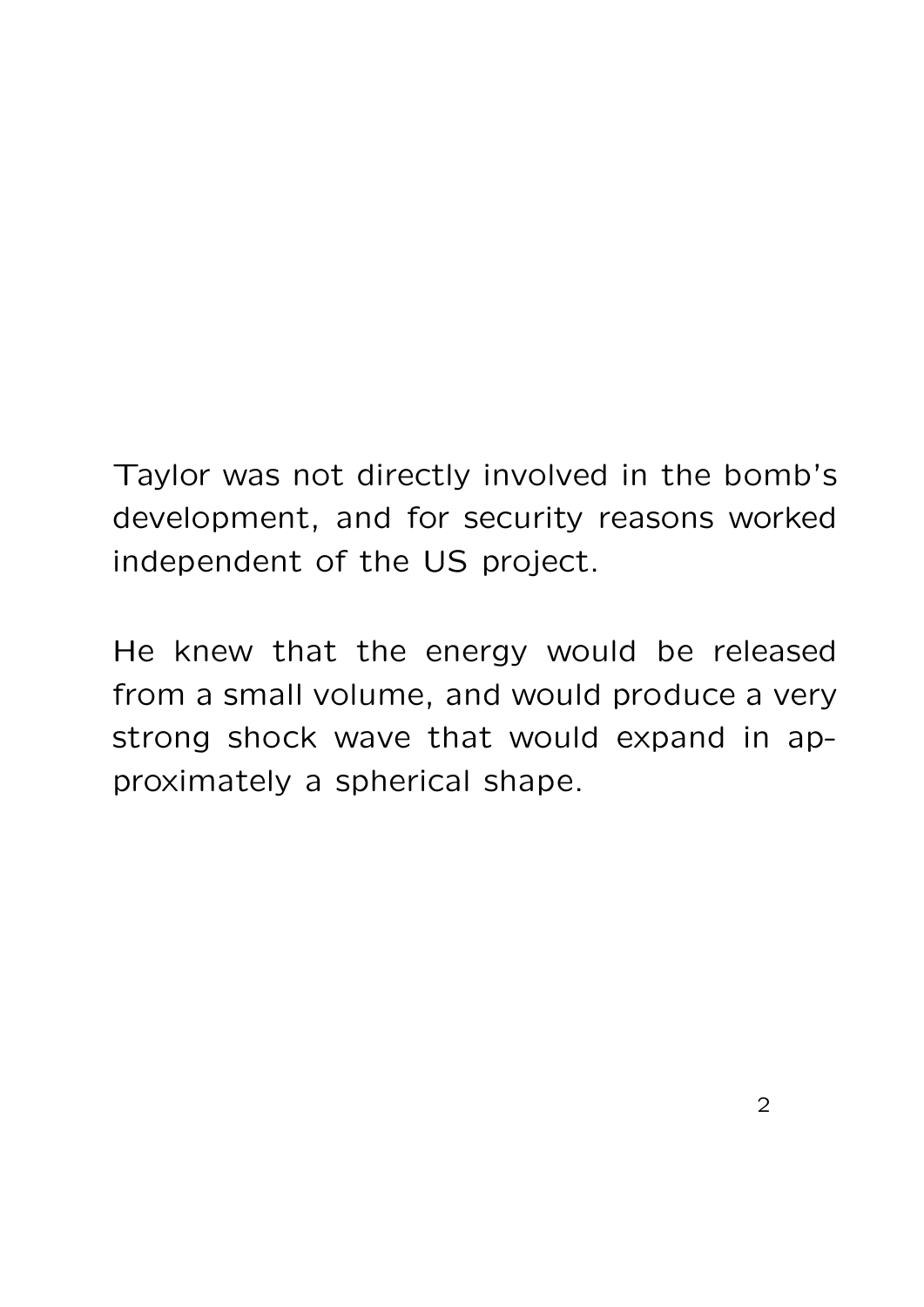He used dimensional analysis to estimate how the radius would scale with the other physical variables.

From his work in fluids, Taylor assumed<sup>\*</sup> the relevant variables would be:

- r, the radius of the shock front.
- ρ, density of surrounding air.
- E, energy released by the device.
- t, the time at which the front reaches r.

<sup>∗</sup>Doing this correctly is the real trick.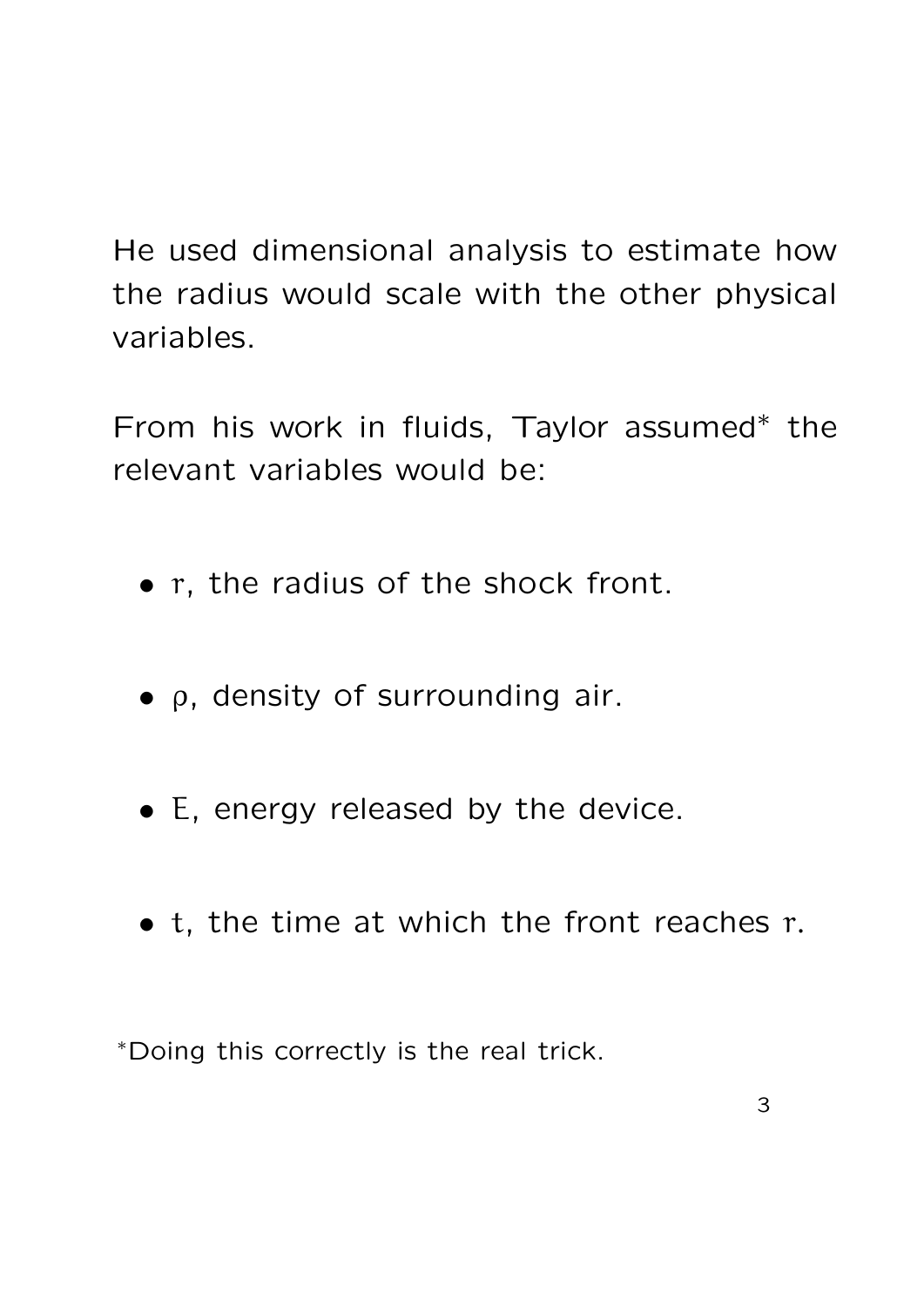These physical variables have dimensions:

$$
r \sim [L],
$$
  
\n
$$
\rho \sim [ML^{-3}],
$$
  
\n
$$
E \sim [ML^{2}T^{-2}],
$$
  
\n
$$
t \sim [T].
$$

If this is hard to see, fall back on thinking about units.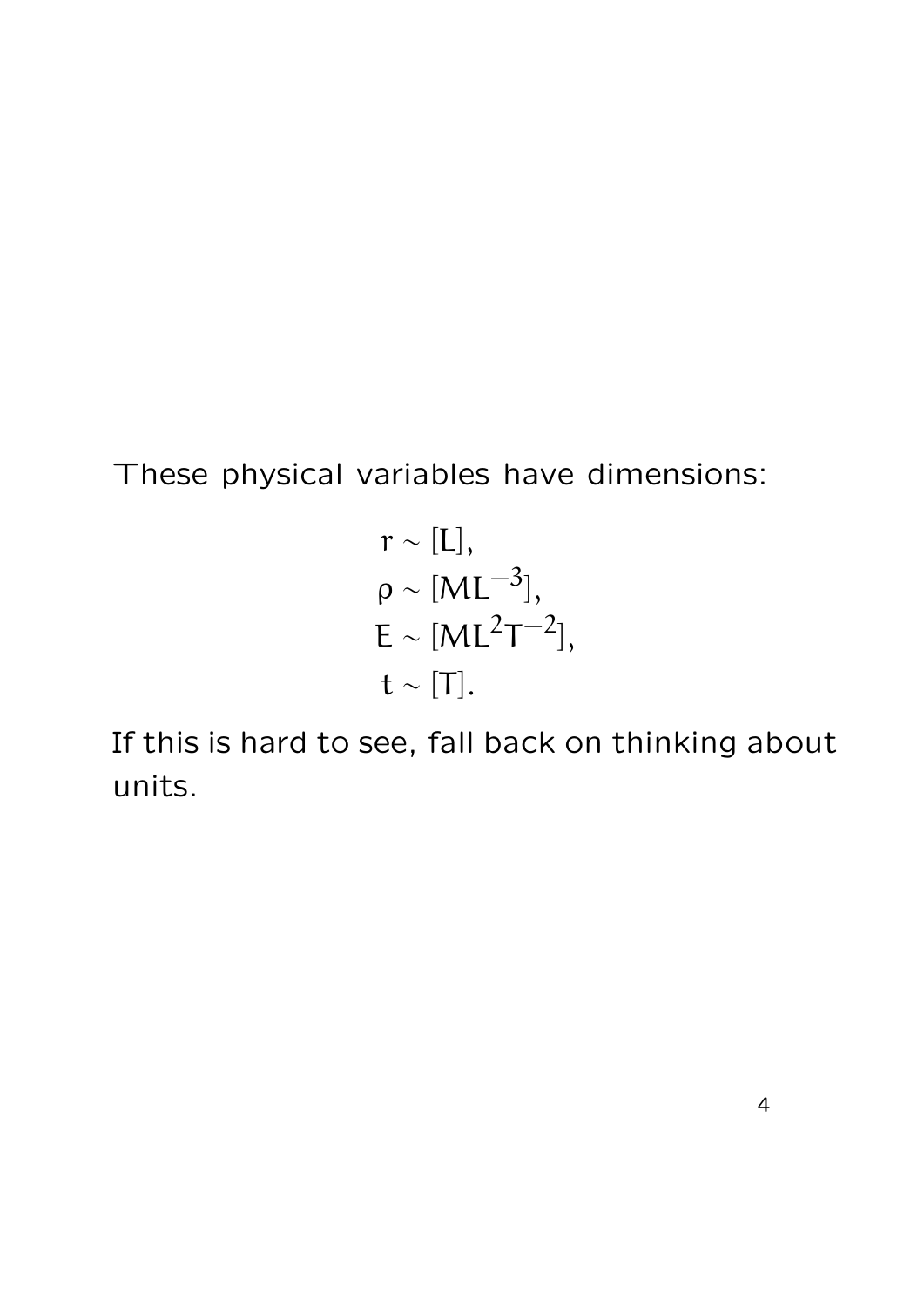So assume:

$$
r=g(\rho,E,t),
$$

where g is some function of powers of the variables. This means that

$$
r = C\rho^{\chi}E^{\mathcal{Y}}t^{z},
$$

where  $x, y, z$  are unknown exponents. The dimensions will satisfy:

$$
L = [ML^{-3}]^x [ML^2T^{-2}]^y [T]^z.
$$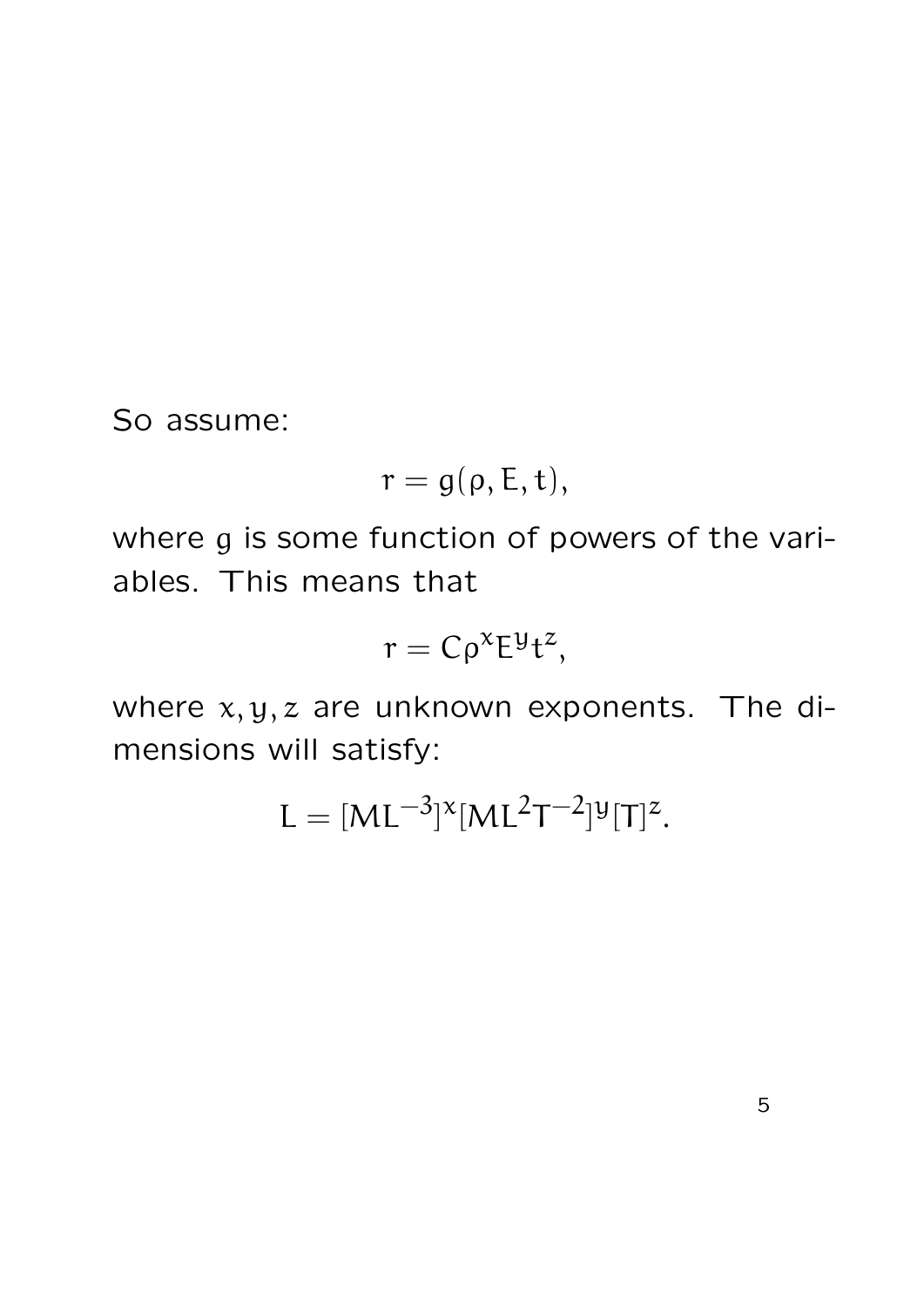Expand the exponents:

$$
L=M^{\varkappa}L^{-3\varkappa}M^yL^{2y}T^{-2y}T^z
$$

Now by just looking at this, extract 3 equations for  $x, y, z$ :

$$
1 = -3x + 2y
$$
 from L's,  
\n
$$
0 = x + y
$$
 from M's,  
\n
$$
0 = -2y + z
$$
 from T's.

This is a simple system to solve. You can start from the middle:  $y = -x$  and solve it by substitution.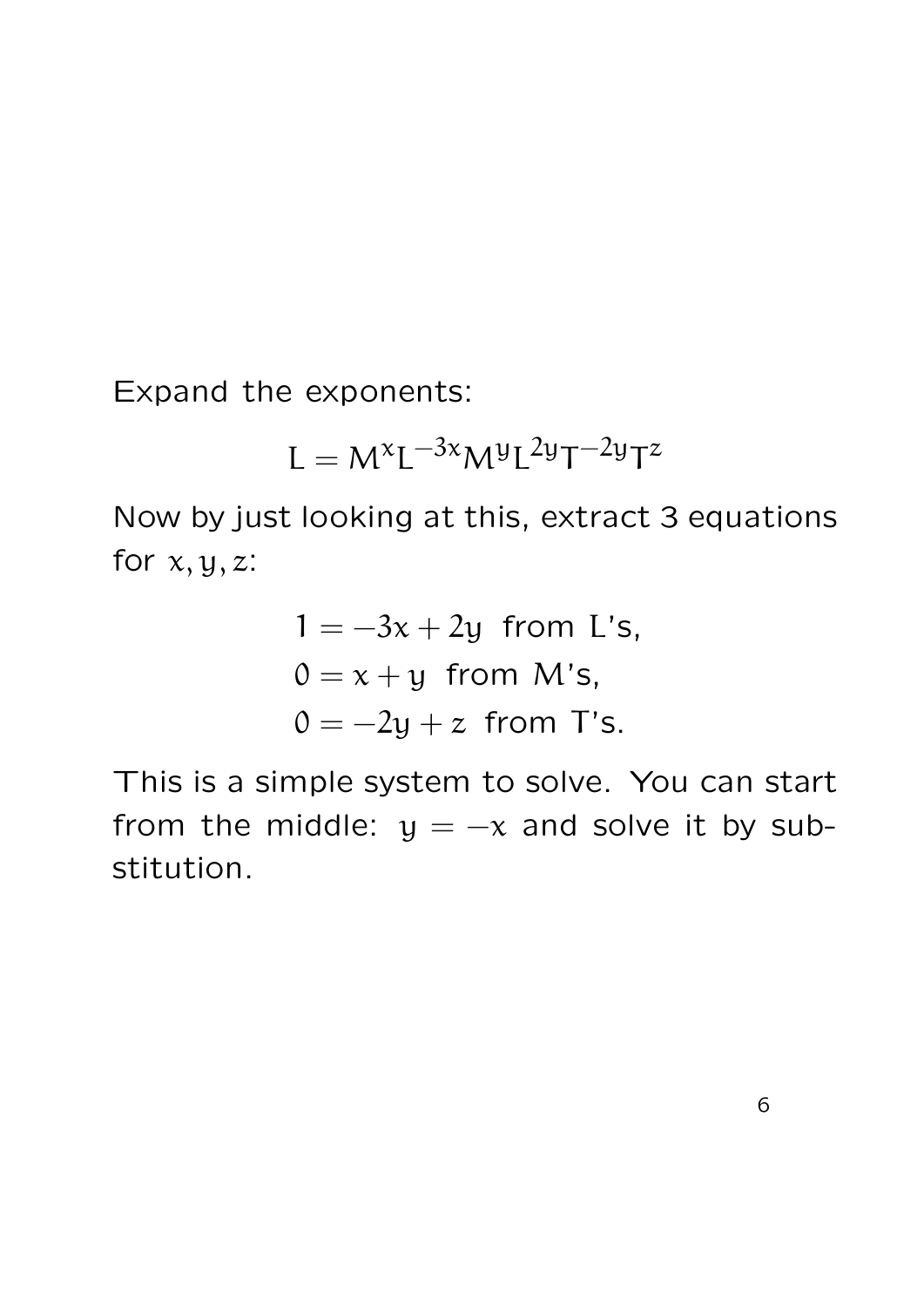The result is

$$
x = -1/5
$$
,  $y = 1/5$ ,  $z = 2/5$ .

for the exponents, so our governing equation is

$$
r = C \rho^{-1/5} E^{1/5} t^{2/5},
$$

where C is some constant that we don't know. We rearrange for energy, first by raising to the fifth power:

$$
r5 = C'E\rho-1t2
$$

$$
E = C''\frac{r5\rho}{t2}
$$

Taylor had experimental data that indicated that  $C'' \approx 1.033$  for air.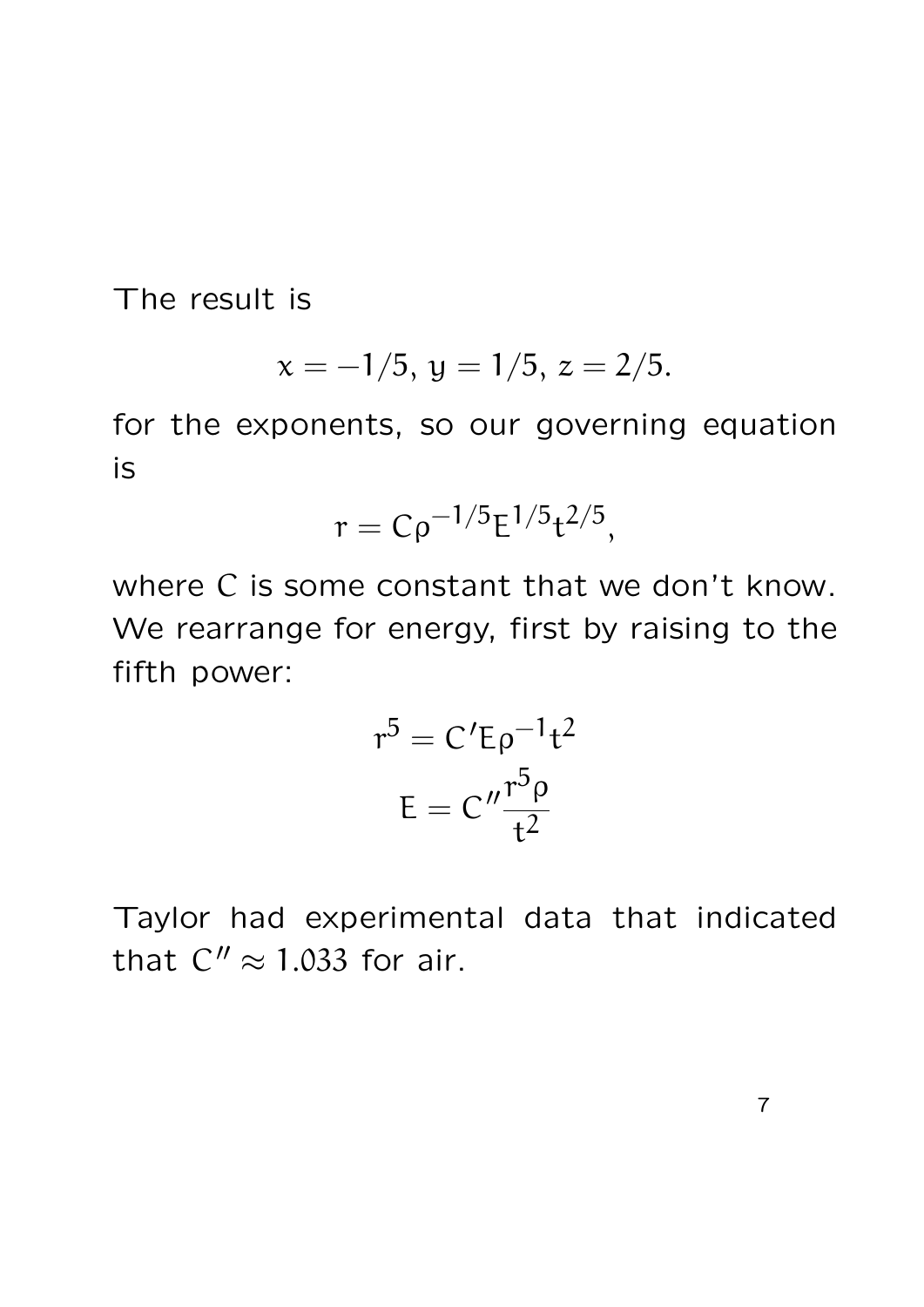In 1947 a movie of the Trinity test explosion was released to the public. In one frame  $r = 100$ m at a time of  $t = 0.016$  s after the explosion.  $\rho \approx 1.1 \text{ kg/m}^3$  at that altitude.

http://nuclearweaponarchive.org/Usa/Tests/Trinity.html

Substitute in these values:

$$
E \approx 4 \times 10^{13} \text{ J}.
$$

1000 tons of TNT (a kiloton) releases about  $4.2 \times 10^{12}$  J. So the above value is about 10 kilotons TNT equivalent. The actual yield was 18–22 kilotons.

Even closer values can be obtained from other frames. See

http://en.wikipedia.org/wiki/Nuclear\_weapon\_yield

Not bad for the back-of-the-envelope.∗

<sup>∗</sup>Maybe not exactly Taylor's analysis, but close.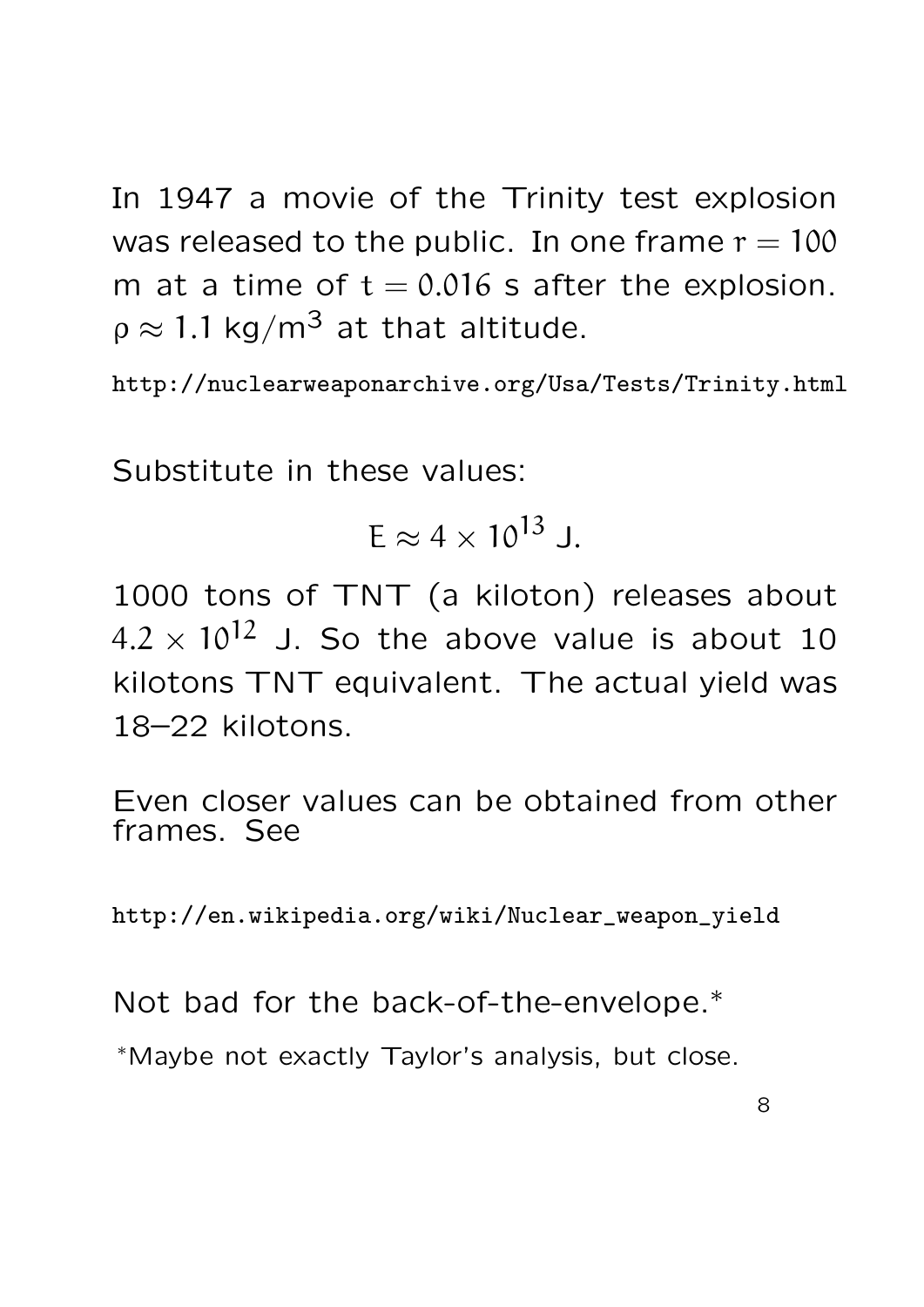## Warnings and pitfalls

Remember mathematical functions only take dimensionless arguments. This is shown by power series expansions:

$$
f(\xi) = e^{\xi}
$$
  
= 1 + \xi + \frac{1}{2}\xi^2 + \cdots

In this case the leading term is obviously dimensionless, and all terms added to it must be also. In general a function has terms of many different orders, which must be dimensionless to add up.